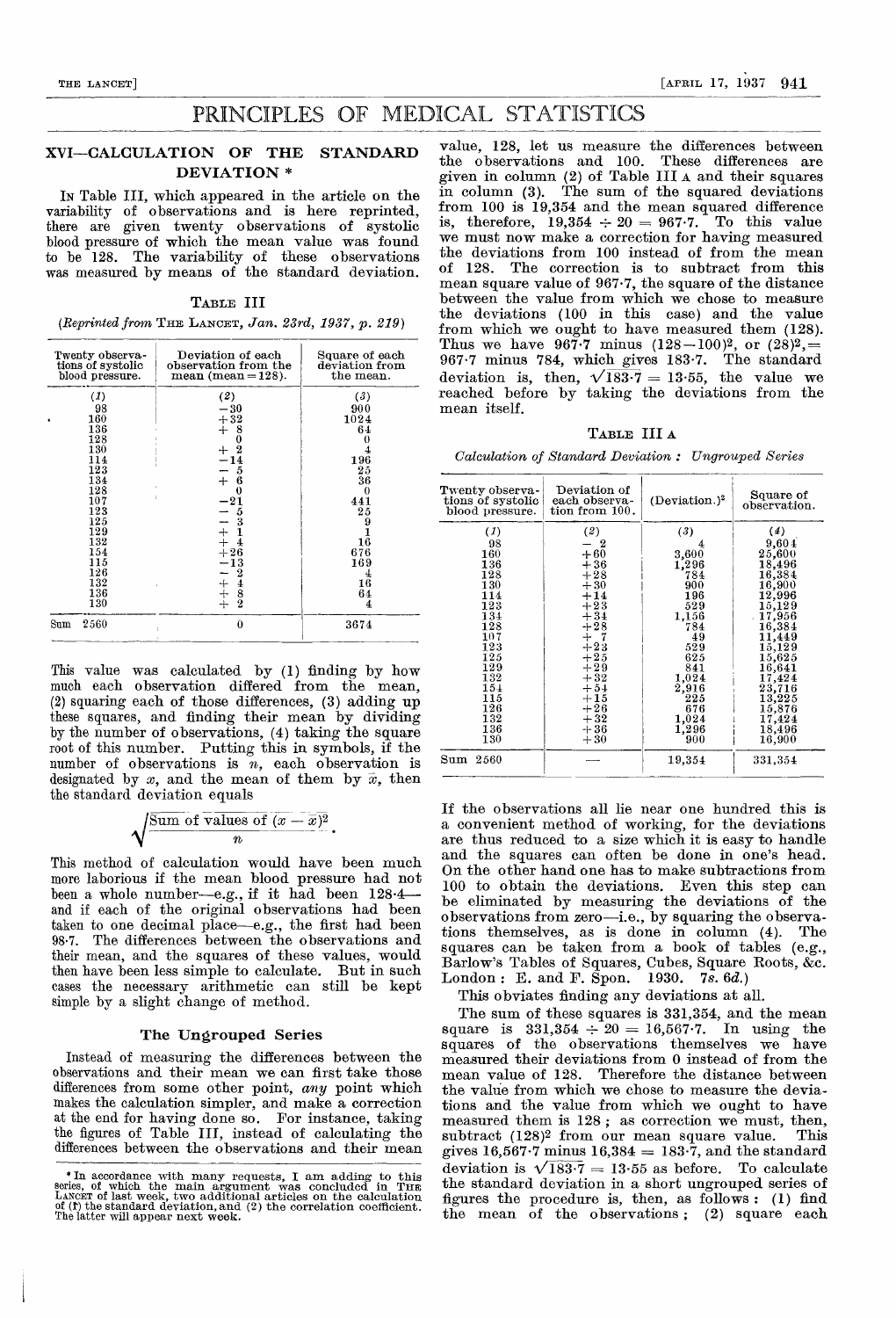[APRIL 17, 1937

observation ; (3) sum these squares and find their mean ; (4) from this mean square subtract the square of the mean ; (5) the square root of this last value is the standard deviation.

The standard deviation therefore equals :—

$$
\sqrt{\frac{\text{sum of squares of observations}}{\text{number of observations}}}
$$
 minus (mean of observations)<sup>2</sup>  
or in symbols is 
$$
\sqrt{\frac{\text{sum of } (x)^2}{n} - (x)^2}.
$$
  
(The proof of the correction is quite simple but the

(The proof of the correction is quite simple but the worker who wishes to apply the method has no need to worry about it.)

### The Grouped Series

With a large number of observations this method of squaring each observation would be very laborious. A shorter method which will give very nearly the same result can be adopted. The observations must first be grouped in a frequency distribution. As an example we may take the distribution given in Table II (see Lancet, Jan. 23rd, p. 219) of the ages at death from diseases of the Fallopian tube. This distribution is given again in column (2) of Table III B.

TABLE III B

Calculation of Standard Deviation : Grouped Series

| Age in<br>years.                                                                                                                                        | Number of<br>deaths in each<br>age-group.                                                                          | Age in<br>working<br>units.                                                                         | $(2) \times (3)$ .                                                                                          | $(3) \times (4)$ .                                                                          |
|---------------------------------------------------------------------------------------------------------------------------------------------------------|--------------------------------------------------------------------------------------------------------------------|-----------------------------------------------------------------------------------------------------|-------------------------------------------------------------------------------------------------------------|---------------------------------------------------------------------------------------------|
| (1)<br>$0-$<br>$5-$<br>$\frac{10}{15}$<br>$20 -$<br>$25 -$<br>$30 -$<br>$35 -$<br>$40 -$<br>$45 -$<br>$50 -$<br>$55 -$<br>$60 -$<br>$65 -$<br>$70 - 75$ | (2)<br>1<br>1<br>7<br>12<br>35<br>42<br>33<br>24<br>27<br>10<br>$\begin{smallmatrix} 6\ 5\ 1\ 2 \end{smallmatrix}$ | (3)<br>-6<br>- 5<br>$-3$<br>-2<br>0<br>$+1$<br>$+2$<br>$+3$<br>$+4$<br>$+5$<br>$+6$<br>$+7$<br>$+8$ | (4)<br>6<br>$-21$<br>$-24$<br>$-35$<br>$+33$<br>$+48$<br>$+81$<br>$+40$<br>$+30$<br>$+30$<br>$+$ 7<br>$+16$ | (5)<br>36<br>×<br>16<br>63<br>48<br>35<br>33<br>96<br>243<br>160<br>150<br>180<br>49<br>128 |
| Total                                                                                                                                                   | 206                                                                                                                |                                                                                                     | $+195$                                                                                                      | 1237                                                                                        |

To reach the mean age at death we could add up the 206 individually recorded ages and divide by 206. But at the risk of making only an immaterial error we can shorten this process by presuming that the individuals belonging to each 5-yearly age-group died at the centre age of that group—e.g., that the 42 women dying at ages between 30 and 35 all died at age 32-5. Some will have died between 30 and 32.5, some, perhaps, at exactly  $32.5$ , some between  $32.5$  and  $35$ . If the distribution is fairly symmetrical, If the distribution is fairly symmetrical, then the positive and negative errors we make by this assumption will nearly balance out. The sum of the 206 ages at death will then be  $(2.5 \times 1)$  $+$  (12.5  $\times$  1)  $+$  (17.5  $\times$  7) + (22.5  $\times$  12) + ......  $+ (62.5 \times 5) + (67.5 \times 1) + (72.5 \times 2) = 7670.0$  and the mean age at death is  $7670.0 \div 206 = 37.2$  years. Having found the mean in this way the standard deviation could be found by calculating how much the observations in each group deviate from it and taking the square of this value. For instance the 12 individuals in the age-group 20-25 died on our assumption at age 22-5. They differ from the mean, therefore, by  $14.7$  (37.2 minus 22.5), the square of which is 216-09, and this value we must take 12 times as there are 12 individuals with that deviation.

Following this procedure we should reach for the squares of the deviations of the individuals from their mean the following values :—

 $(-34.7)^2 \times 1 + (-24.7)^2 \times 1 + (-19.7)^2 \times 7+$  $(-14\cdot7)^2\times12+(-9\cdot7)^2\times35+(-4\cdot7)^2\times42+\ (0\cdot3)^2\times33+ (5\cdot3)^2\times24+ (10\cdot3)^2\times27+$  $(15.3)^2 \times 10 + (20.3)^2 \times 6 + (25.3)^2 \times 5 +$  $(30.3)^2 \times 1 + (35.3)^2 \times 2 = 26,310.54.$  $\begin{array}{rcl}\n & 2 & 3 & 4 \\
\hline\n & 6 & 10 & 4 \\
 & 1 & 35 \cdot 3)^2 \times 6 + (25 \cdot 3)^2 \times 5 + \\
 & 1 & 35 \cdot 3)^2 \times 2 = 26,310 \cdot 54.\n\end{array}$ <br>
andard deviation is, therefore,<br>  $\sqrt{26,310 \cdot 54/206} = \sqrt{127 \cdot 72} = 11 \cdot 30.$ 

The standard deviation is, therefore,

#### SHORT METHOD, WITH GROUPED SERIES

This is a possible method of working but, it will be observed, a somewhat laborious way. In practice a much shorter method is adopted. The principle of this method is that instead of working in the real, and cumbersome, units of measurement we translate them arbitrarily into smaller and more convenient units, work the sums in those smaller units, and translate the results back again into the real units' at the end.

Let us, for instance, replace  $32.5$  by 0,  $27.5$  by  $-1$ , 22.5 by  $-2$ , and so on,  $37.5$  by  $+1$ ,  $42.5$  by  $+2$ , and so on. (The original groups must be of equal size ; they were all 5-yearly in our example.) Now instead of having to multiply 27-5 by 35, for example, we have the simpler task of multiplying  $-1$  by 35. These multiplications are made in column (4) of Table III B. Their sum, taking the sign into account (as must be done), is  $+195$ . The mean in these units is, therefore,

$$
+195/206=+0.947.
$$

The standard deviation can be found in these same small units, measuring the deviations of the observations from the 0 value instead of from the mean for simplicity. The squares of the deviations in these units are merely 1, 4, 9, 16, &c., and these have to be multiplied by the number of individuals with the particular deviatione.g.,  $7 \times 9$  for the  $-3$  group,  $24 \times 4$  for the  $+2$  group, and so forth. A simpler process still of reaching the same result is to multiply column (4) by column (3), (instead of multiplying 7 by 9 we multiply  $(7 \times -3)$  by  $-3$ ). This gives the figures of column (5). The sum of these squared deviations is, then,  $1237$  and their mean is  $1\overline{2}37/206 = 6.0049.$ 

These deviations in working units have been measured round the 0 value, whereas they ought to have been measured round the mean (in working units) of  $+0.947$ . The correction, as stated before, is to subtract the square of the distance between the value round which the deviations ought to have been measured and the value round which they were<br>in fact measured; in this case the distance is in this case the distance is  $-0.947 = -0.947$ . The standard deviation in working units is therefore  $\sqrt{6.0049 - (-0.947)^2} = 2.26$ .

We have now to translate the mean,  $+0.947$ , and the standard deviation, 2.26, back into the real units. This is simply done. The mean in working units is  $+0.947$ —i.e.,  $0.947$  working units above our 0. Tn real units our 0 is equivalent to 32-5, for that is the substitution we made (note, the centre of the group against which we placed the 0, not its beginning, a mistake which is somewhat easy to make). The real mean must therefore be  $32.5 + 5 (0.947) = 37.2$ —which is the same as the value we found by the long method using real units throughout.

The multiplier 5 is arrived at thus: the mean is found to be  $0.947$  above the 0 value when the groups differ in their distances from one another's centres by unity-<br>e.g., from  $-1$  to  $-2$ ; but in the real distribution their distance from one another's centres is 5-e.g., from 27.5 to 22-5 ; therefore the mean in real units must be 5 times 0-947 above 32-5 (if the mean in working units had been